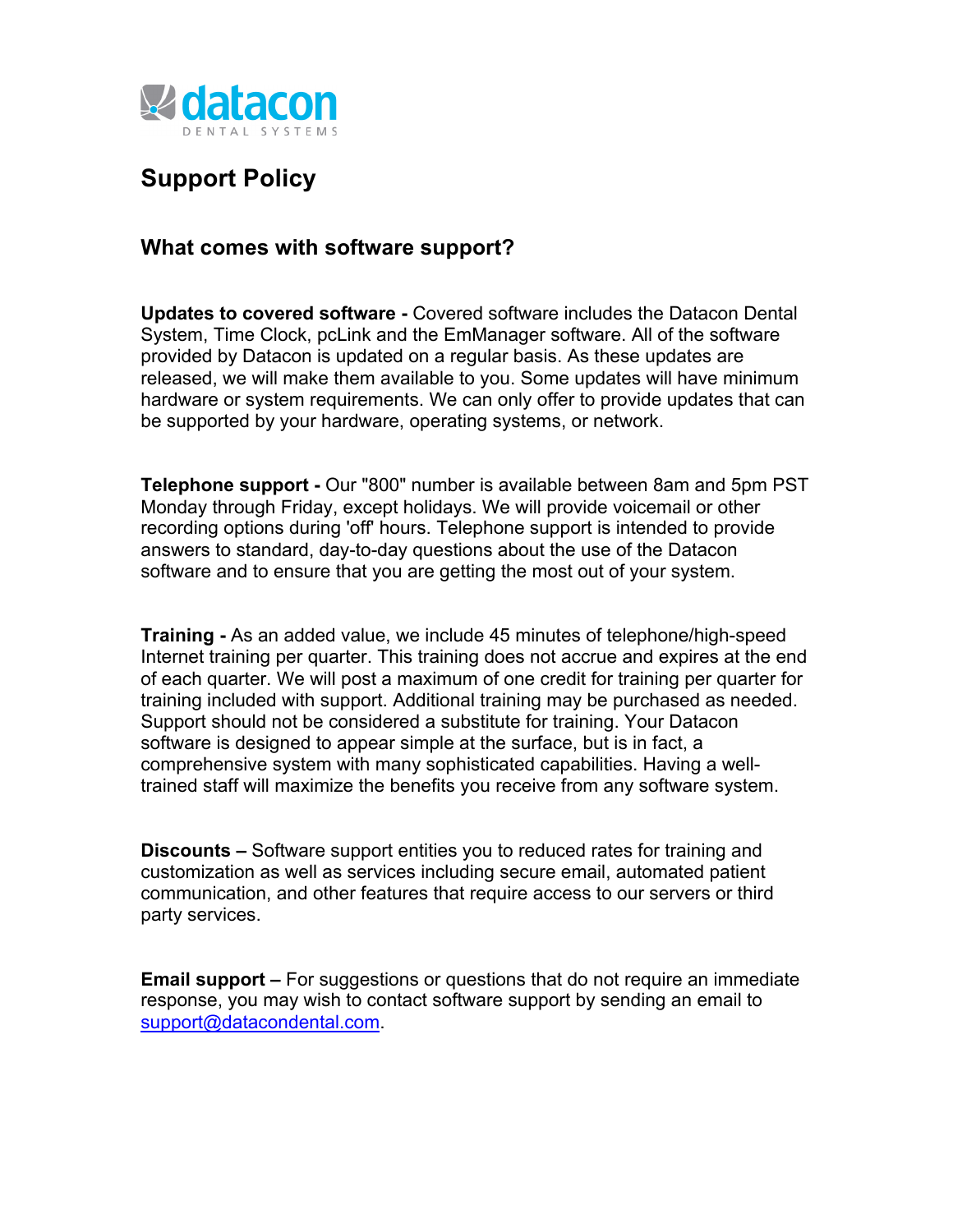**Internet support -** We may occasionally access your system using Internet connection. This access is usually in response to a question or request from your office. We may run diagnostic programs or examine your data to ensure that your system is running properly. We may also run reports or access information necessary to answer your questions. We may also make changes to the configuration options and customized screens, reports, or forms. In addition, your system may be configured to send us diagnostic information to aid in our software development or to alert us of any potential problems with your system. If you wish, you may request, in writing, that we exclude your system from any automated data collection processes. We will not, under any circumstances, create any automated system to transfer protected patient health information or financial information to our systems without prior written permission. We have provided a HIPAA agreement to each of our clients and our employees must also enter into an agreement with us to protect privileged patient health and financial information.

**Web site –** We would encourage you to visit our website at www.datacondental.com. We provide access to software updates, documentation, and other relevant information.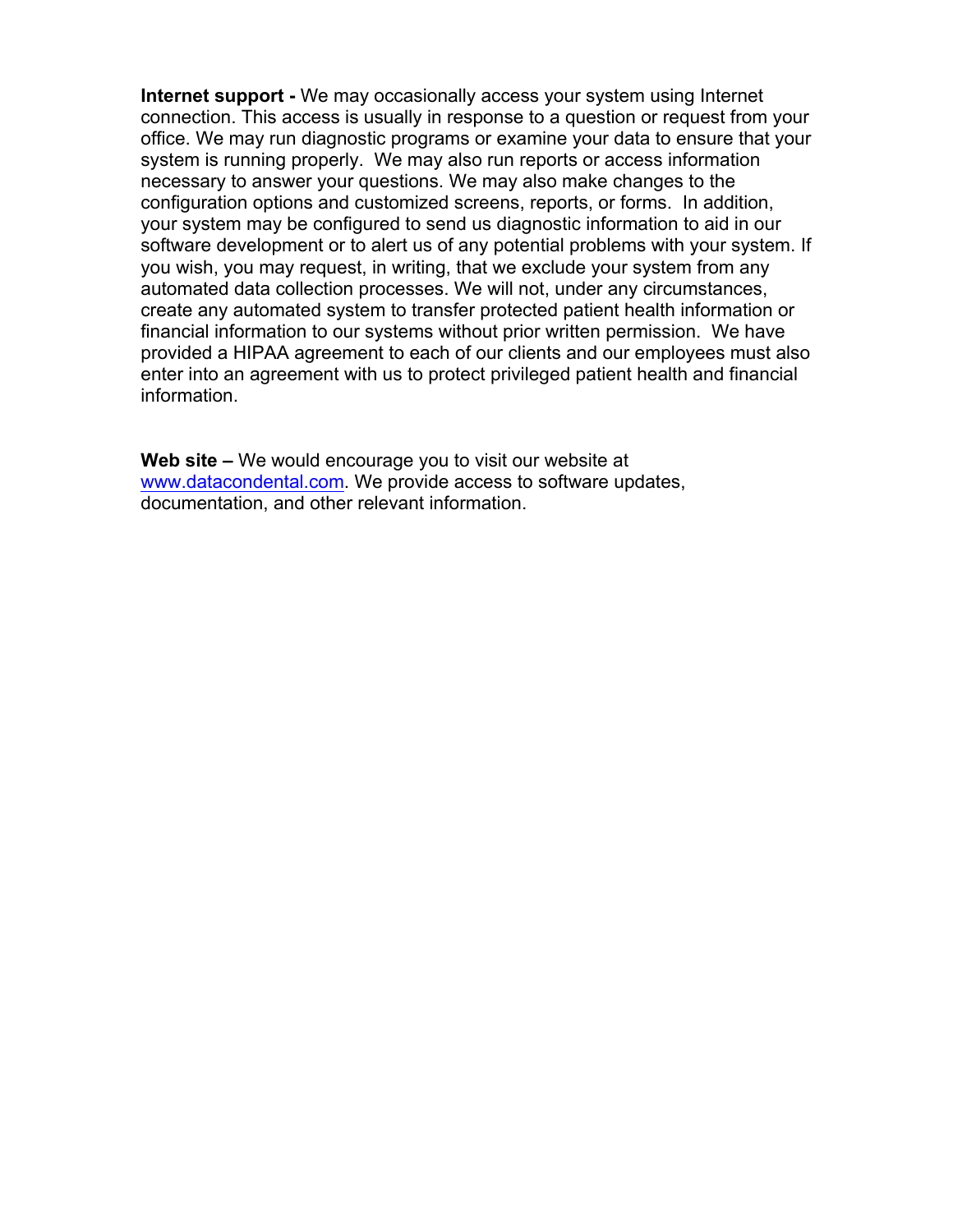## **What is not covered by software support?**

**Operating system updates -** We do not provide updates to the operating systems on your server or on your workstations as a part of software support. Prior to installing any operating system updates on your server or workstations, you or your IT support company should verify with us that your Datacon software would work in the updated environment. If a Datacon software update requires an update to the operating system on your server or workstations, we will withhold the update until such time that the appropriate system software is installed by you or your IT support company.

**Updates to third-party software -** We do not provide updates to third-party software such as productivity software or clinical software. While we endeavor to maintain compatibility with commonly used third-party software we cannot guarantee that all features of our software will work with all versions of software created by others. You or your IT support company should contact us prior to making changes to software that is integrated with any Datacon software. In addition, you or your IT company are responsible for verifying that any software you install or update is compatible with your hardware, network, and operating system software.

**Data recovery -** We cannot be responsible for your data. Recovery of data or software that is lost due to failure of hardware, software or network, or due to human error is not covered by software support. You are responsible for maintaining backup copies of your data and for verifying that they can be used in the case of fire, theft, hardware or software failure, or any other loss.

**Training or support for third-party productivity or clinical software -** Training for third-party software is not covered by software support. If we provide this service, you will be billed on an hourly basis.

**Training -** Software support includes 45 minutes of training per quarter additional training is billed on a hourly basis. Billing for on site training will include travel expenses.

**Customization of the software -** We accept suggestions and requests for changes to the software on a daily basis. Many of these suggestions or requests have been implemented to improve the software to the benefit of everyone receiving updates. We do not customize the software for individual offices and payment of software support fees does not imply the right to direct the development of the software in any way.